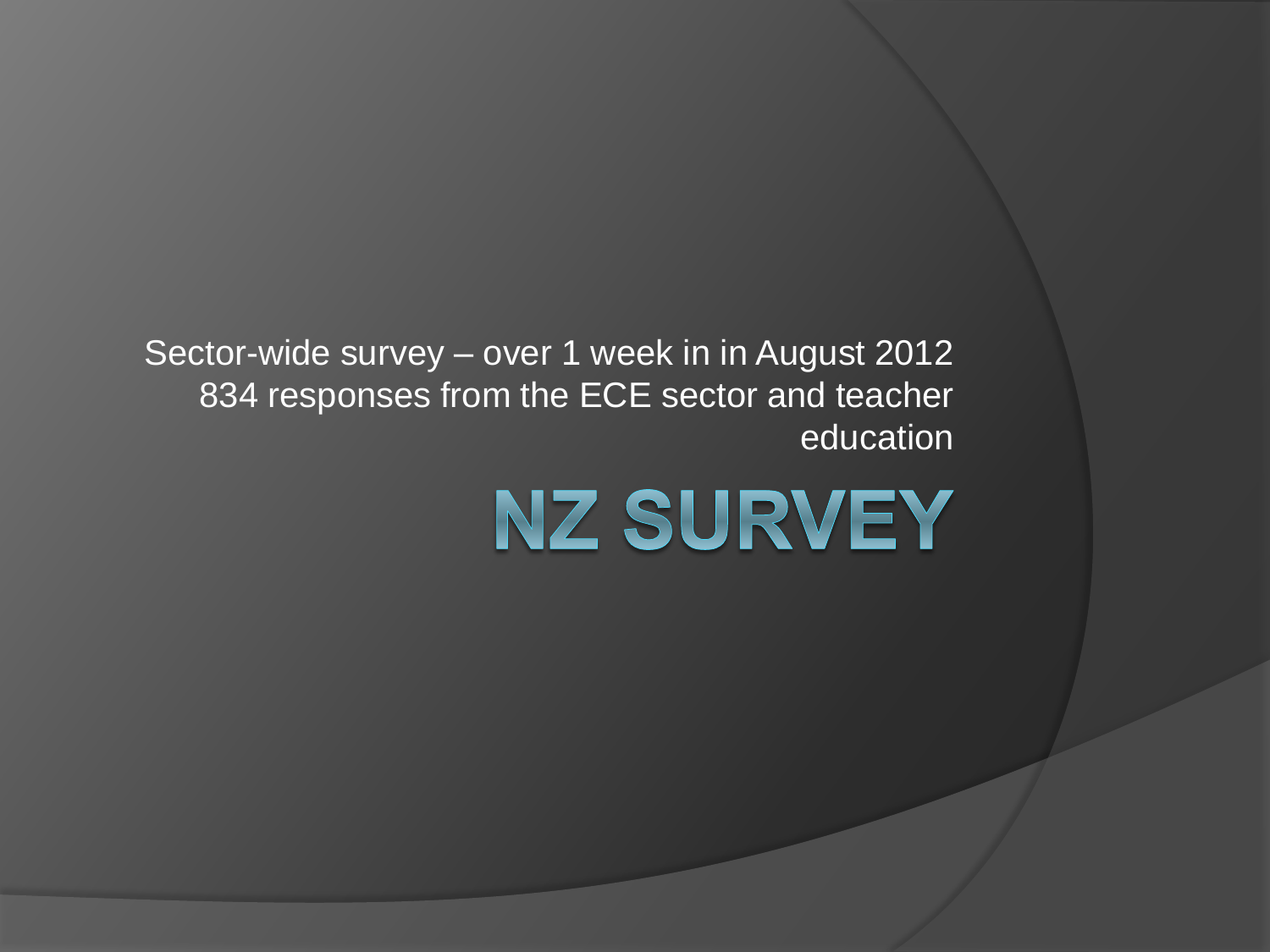### Should government take some form of action to increase numbers

- No Government Action 12%
- Yes Government Action 64%
- Maybe 21%
- **Somo No opinion on this**<br>issue 3% issue **386**
- No or 'maybe' responsibility of men themselves to sign up as early childhood teachers
- Responsibility of ECE services & training providers
- Would discriminate against women and women's achievement in the sector
- Could lower the standard of teachers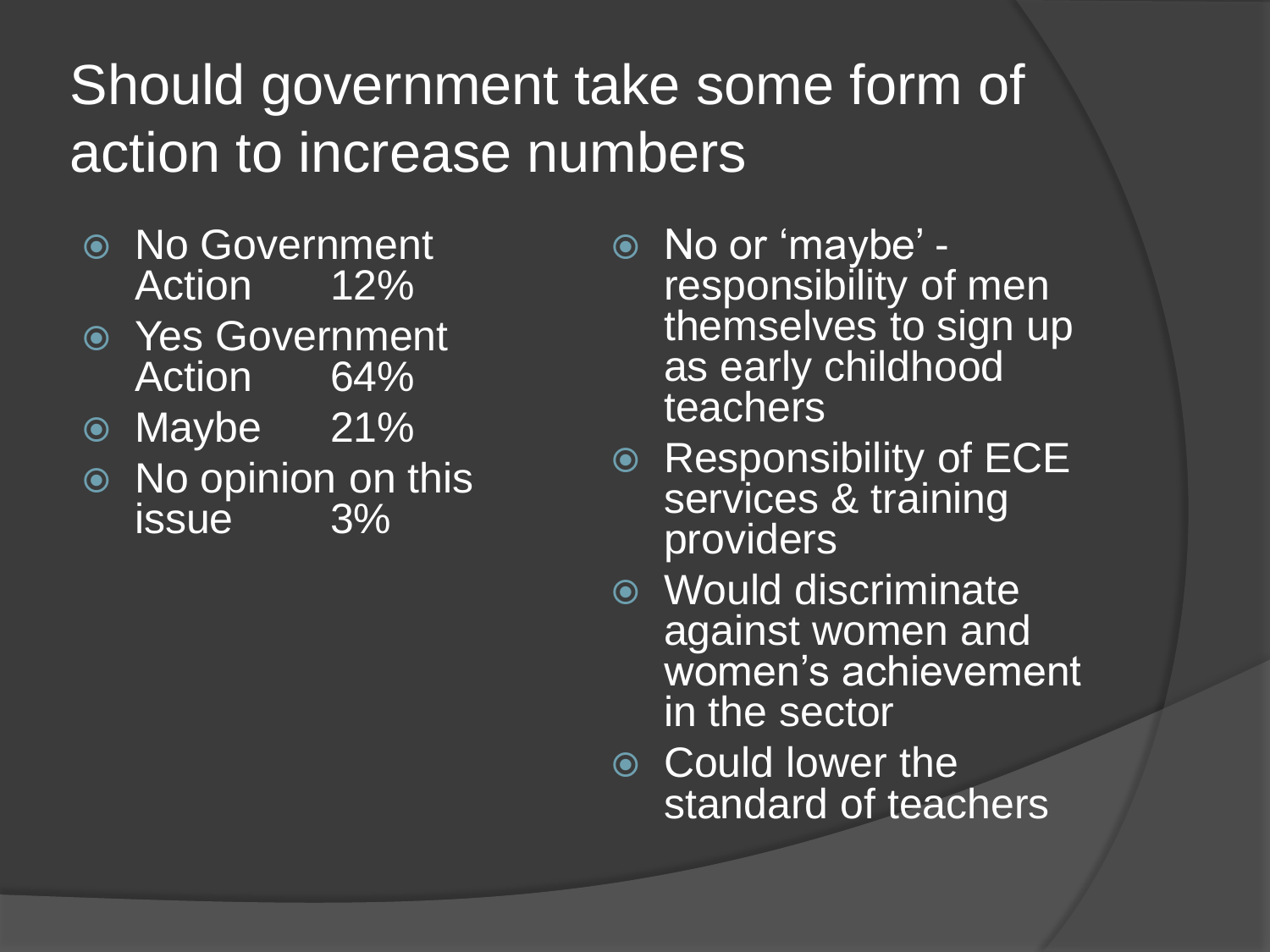**A range of suggestions to support an increase of men in the sector were put forward**

- **scholarships,**
- **media campaigns,**
- **incentive grants to ECE services,**
- **setting performance indicators,**
- **and helping to make ECE teaching an attractive career option**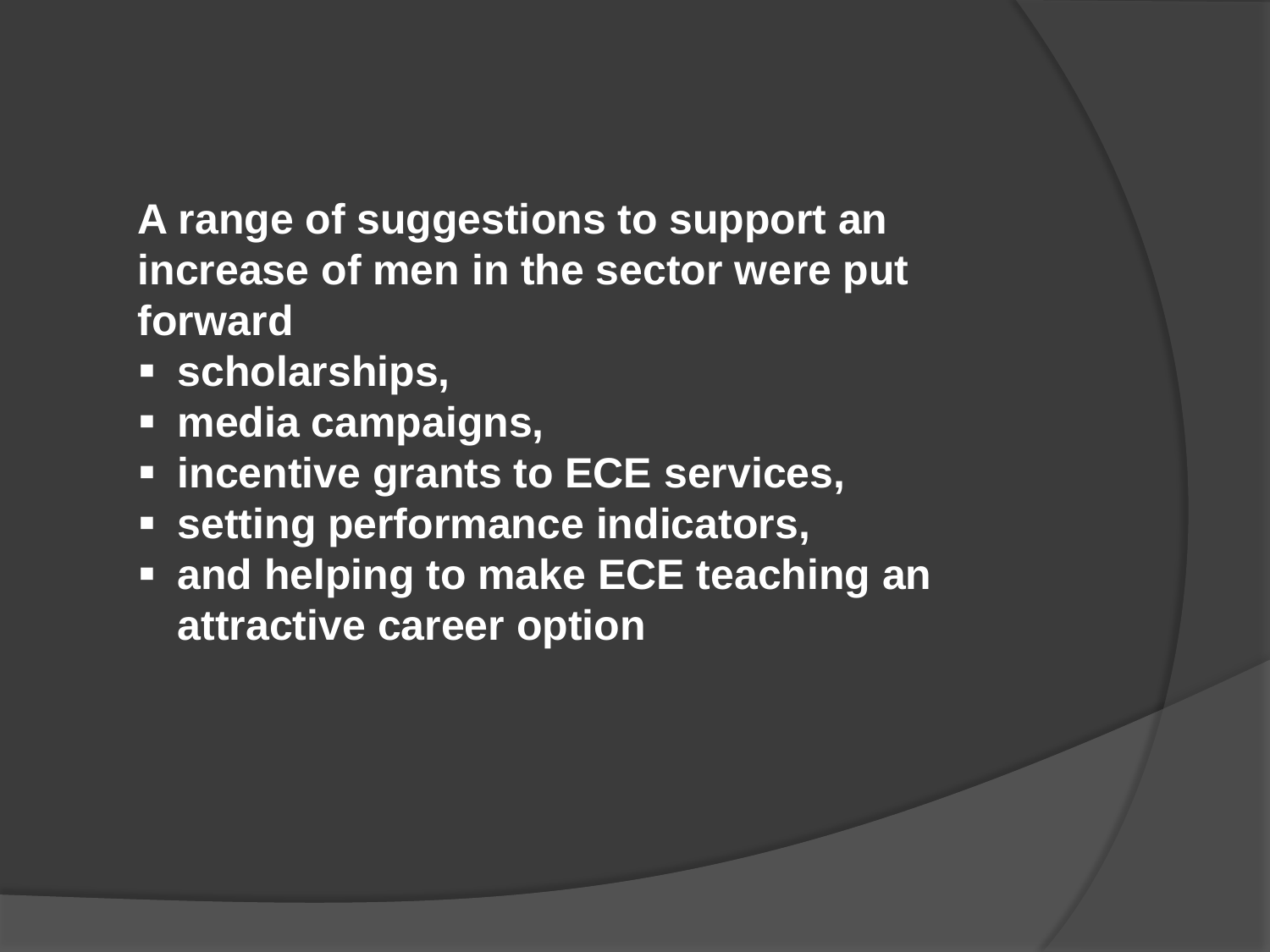### Would Having More Men Make a Difference and How?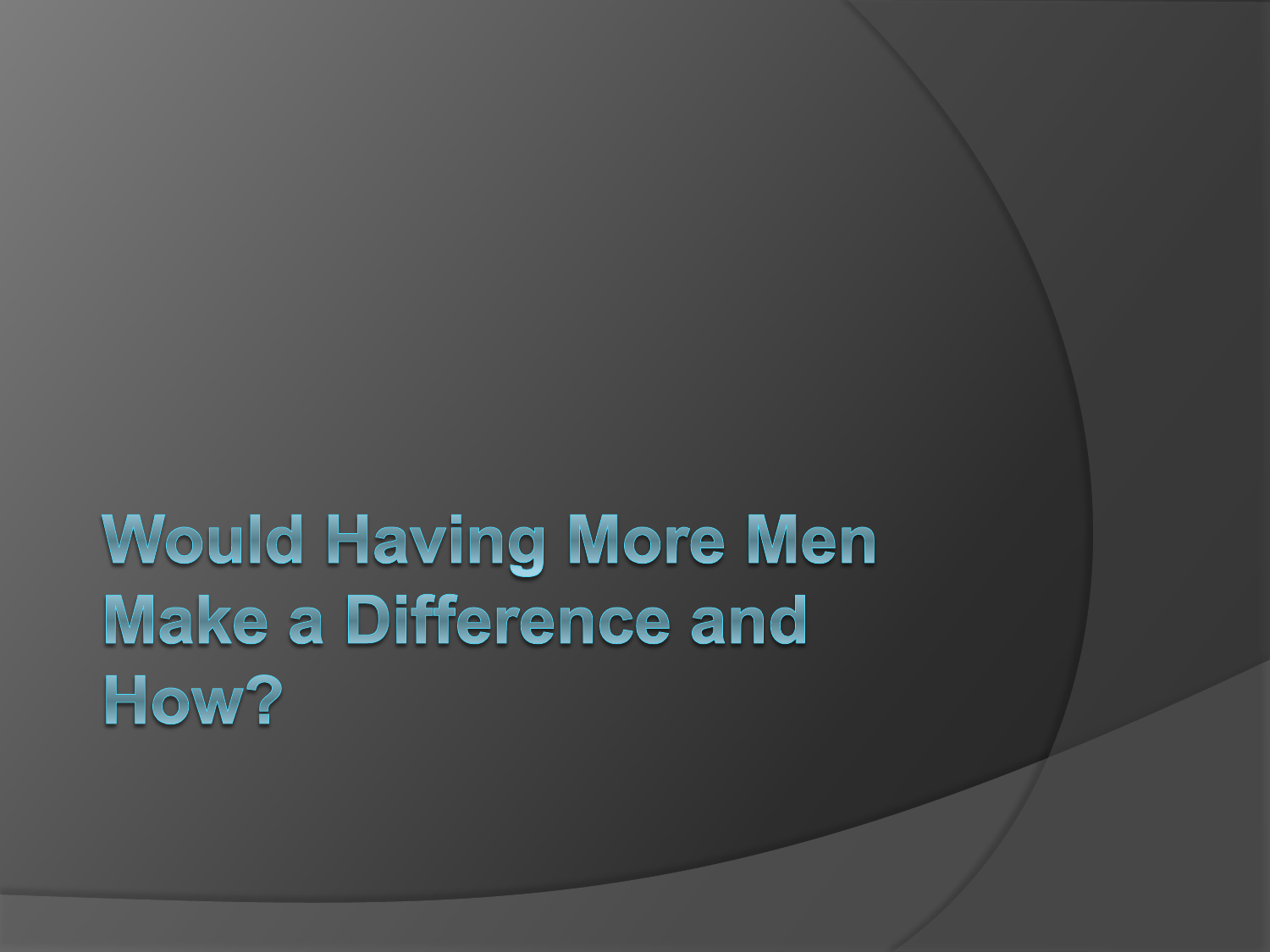| <b>Answer Options</b>                                                  | <b>Better</b> | <b>Make no</b><br>difference | <b>Worse</b> | <b>No opinion</b> |
|------------------------------------------------------------------------|---------------|------------------------------|--------------|-------------------|
| <b>Children's learning</b>                                             | 67%           | 30%                          | 0.1%         | 3%                |
| <b>Children's behaviour and social skills</b>                          | 78%           | 19%                          | 0,4%         | 3%                |
| <b>Children's physical skills and</b><br>development                   | 78%           | 20%                          | 0.2%         | 2%                |
| Children's access to male role models                                  | 96%           | 3%                           | 0.1%         | 1%                |
| The status of early childhood work                                     | 64%           | 32%                          | 1%           | 3%                |
| Wages and salaries in the sector                                       | 39%           | 54%                          | 0.5%         | 7%                |
| Staff team dynamics                                                    | 70%           | 20%                          | 3%           | 7%                |
| Parents' views of a safe environment for<br>their child                | 28%           | 48%                          | 11%          | 13%               |
| The value parents place on early<br>childhood education                | 47%           | 45%                          | 1%           | 7%                |
| Dads and male caregivers participating in<br>their child's ECE service | 85%           | 11%                          | 1%           | 4%                |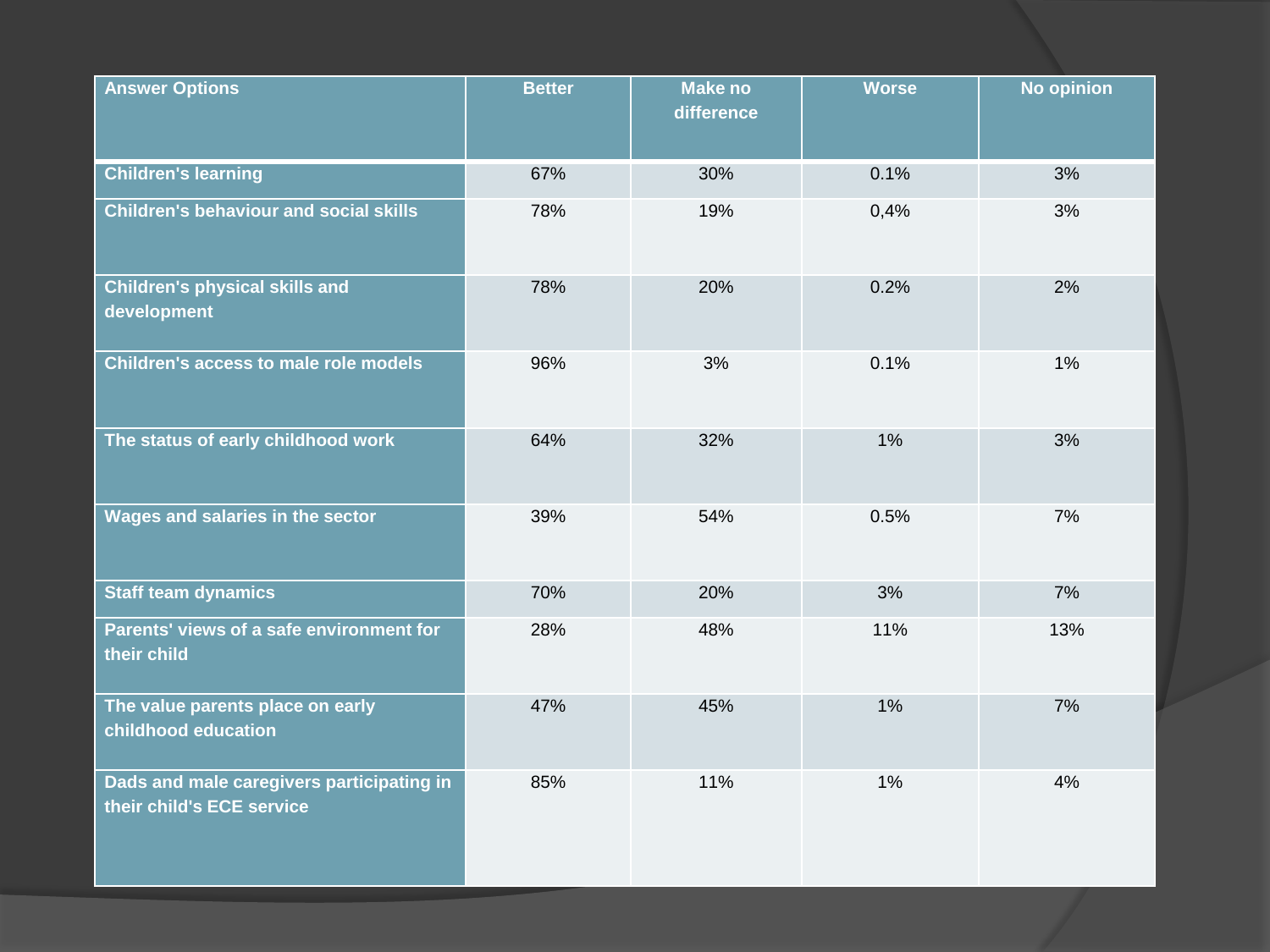### More men in early childhood teaching would be beneficial for:

- **■** children's access to male role models (96% respondents)
- **dad and male caregiver participation in their child's** ECE programme (85% respondents)
- children's behaviour and social skills (78% respondents)
- children's physical skills and development (78% respondents)
- **■** staff relationships/team dynamics (70% respondents)
- children's learning experiences/outcomes (67% respondents)
- the social status of early childhood work (64% respondents)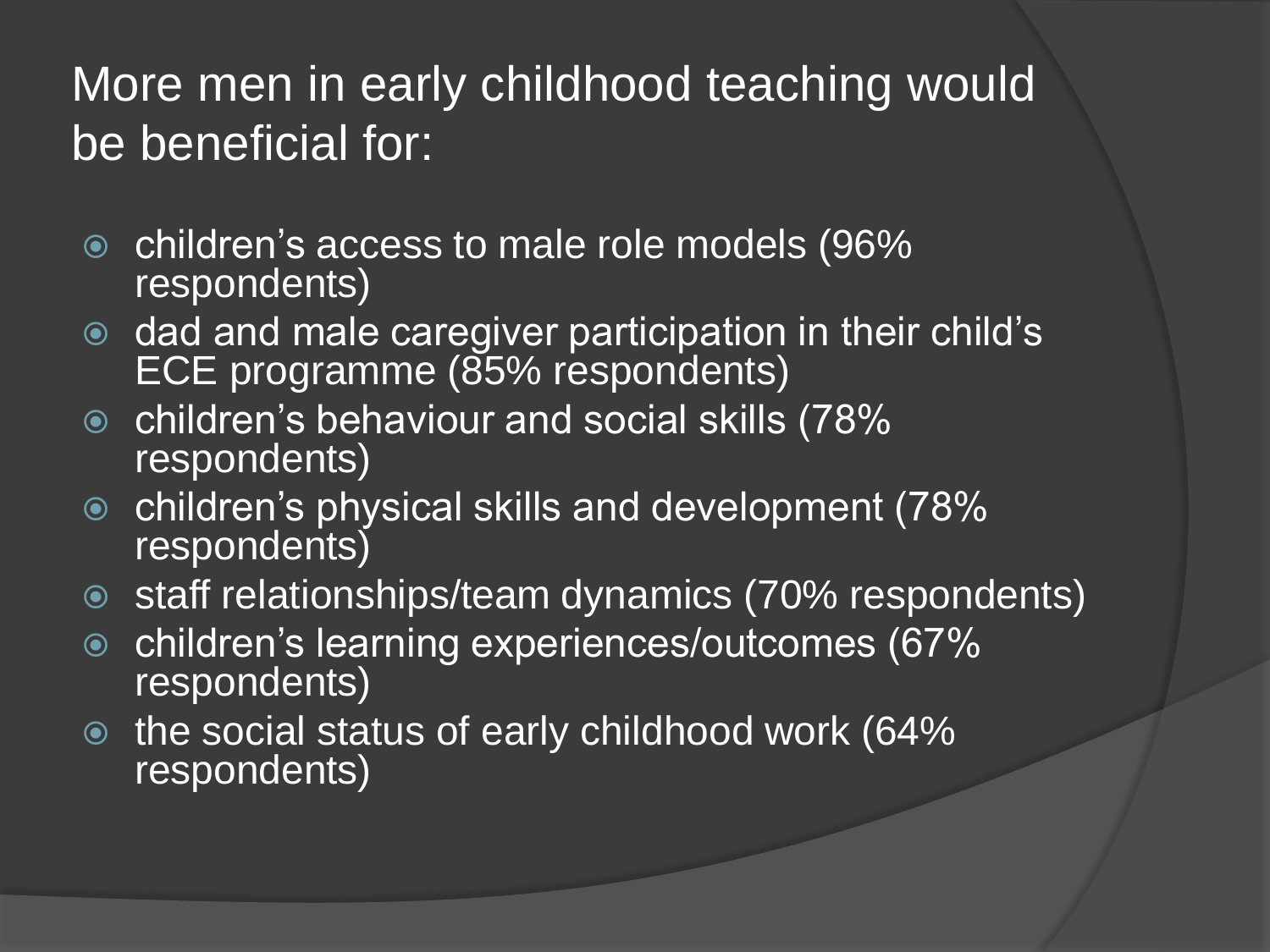Respondents offered two main additional reasons for increasing the number of men in ECE

#### **1. To give children greater choice in adults to relate to**

"Each child is unique relating to a range of people in different ways and therefore we need a range of diversity in our teaching teams; male teachers would contribute to this range" (Teacher Educator)

"Enabling children and their families to experience both genders in a teaching team encourages healthy 'normal' societal experiences and contexts, and is far more preferential than having one gender only" (Teacher-Led Centre)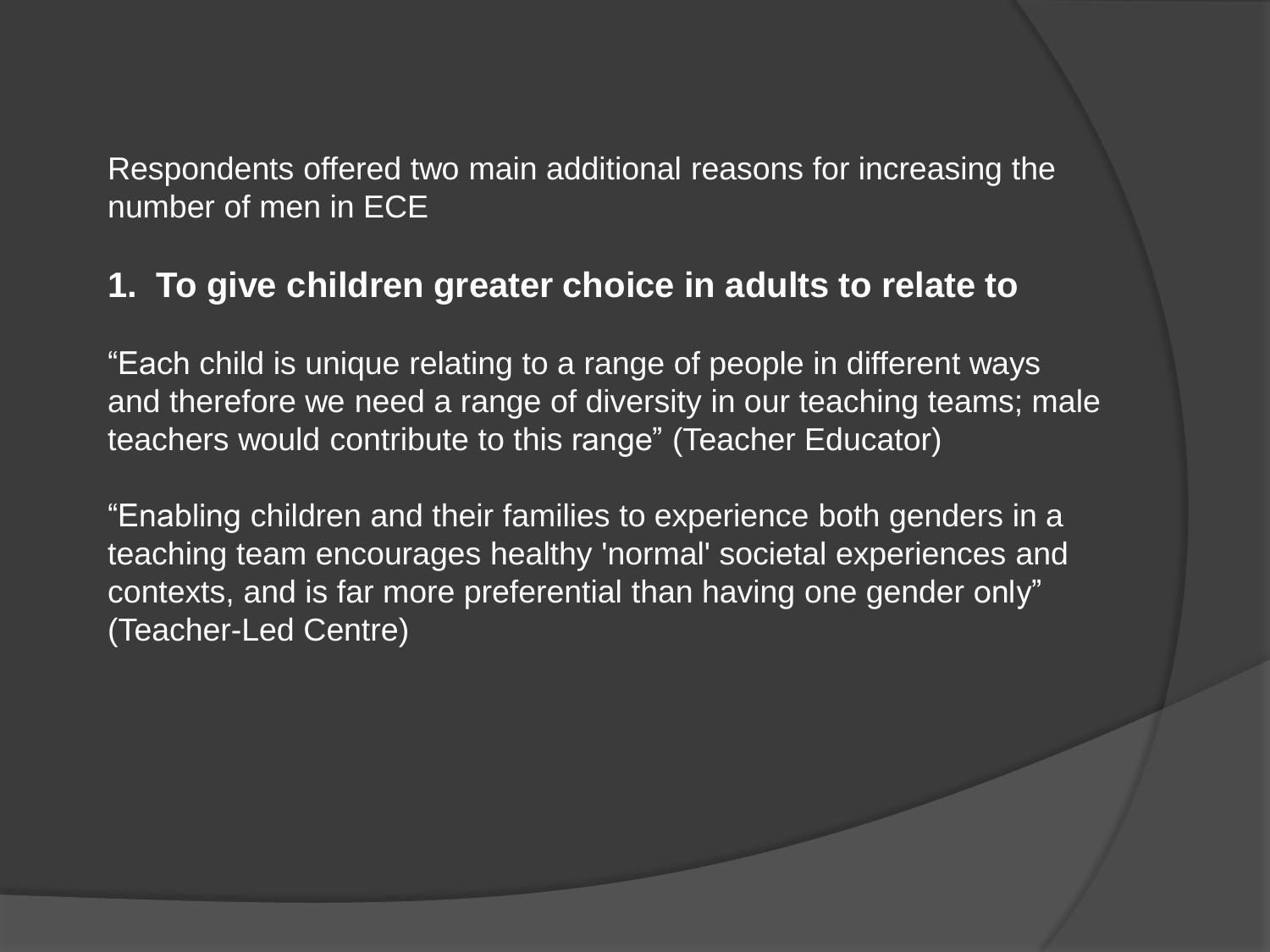### **2. So ECE services reflect the gender composition of their community**

"Any sort of diversity in relation to the ECE educators/teachers children engage with has got to be beneficial to everybody involved. It is important that the communities we have in ECE settings reflect the communities outside of these" (Teacher Educator)

"We have a male teacher in our Centre. Overall we love having him, and most of the children love him, particularly the boys. However, he is there more because he is a male than for the other skills he brings. Having more male teachers would then 'normalise' their employment in ECE and they could then be employed for the skills they bring as individuals, not just for being a male. It will take a while to get to this stage!" (Teacher-Led Centre)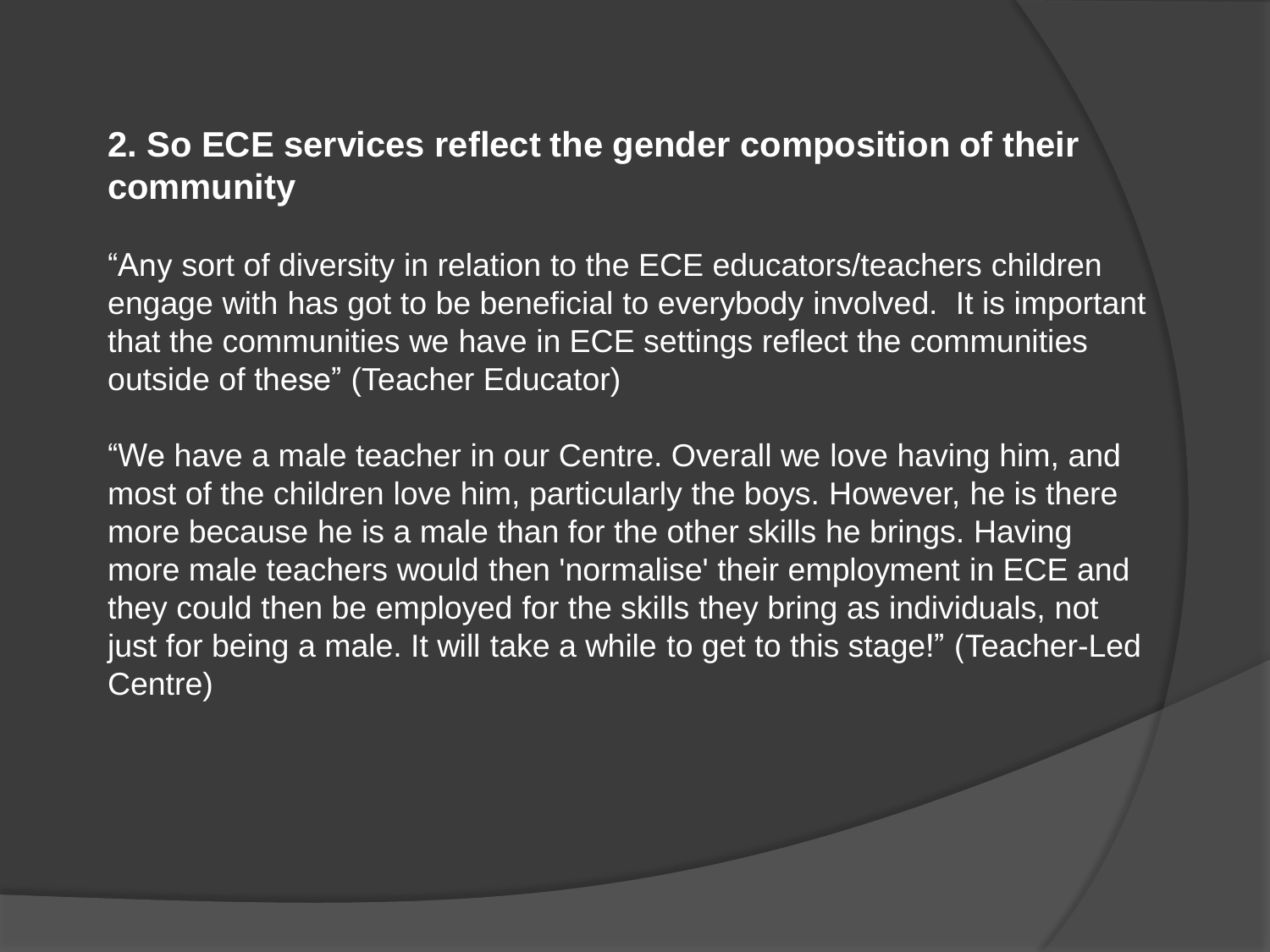Small Minority Feared an Increase in Male Representation.

"Could make it worse for female teachers. Male teachers might demand higher wages which would be unfair on the female teachers even though they might be on the same level of qualifications and experience" (Teacher-Led Centre Service)

"It could create potential difficulties in leadership as males tend to dominate leadership in all other education sectors" (Teacher Educator)

"Exposure to a broader range of thinking / ways of being is always good for learning. We don't want the field to be overtaken by male dominated thinking, however, as women have worked long and hard to be heard and have influence in our society" (Teacher Educator)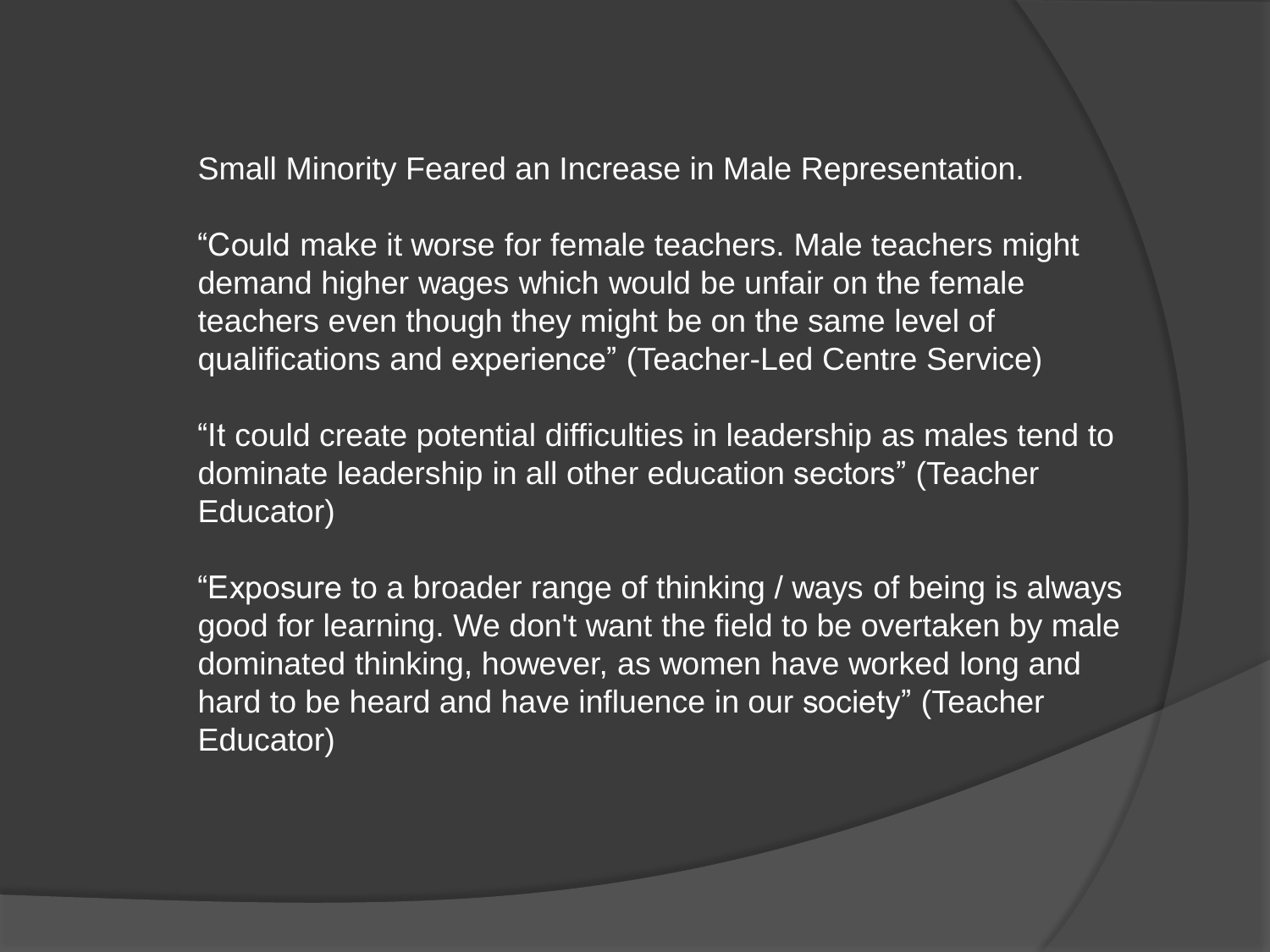In Norway children aged 1 - 6 years attend the same institution (not compulsory) called Barnehage. Almost every child attends because it is expected (89% 1 - 5 year-olds and 97% 5 year-olds).

The centres have a mixture of professional (3 yeardegree) and untrained staff.

# The Example of Norway and its Action Plan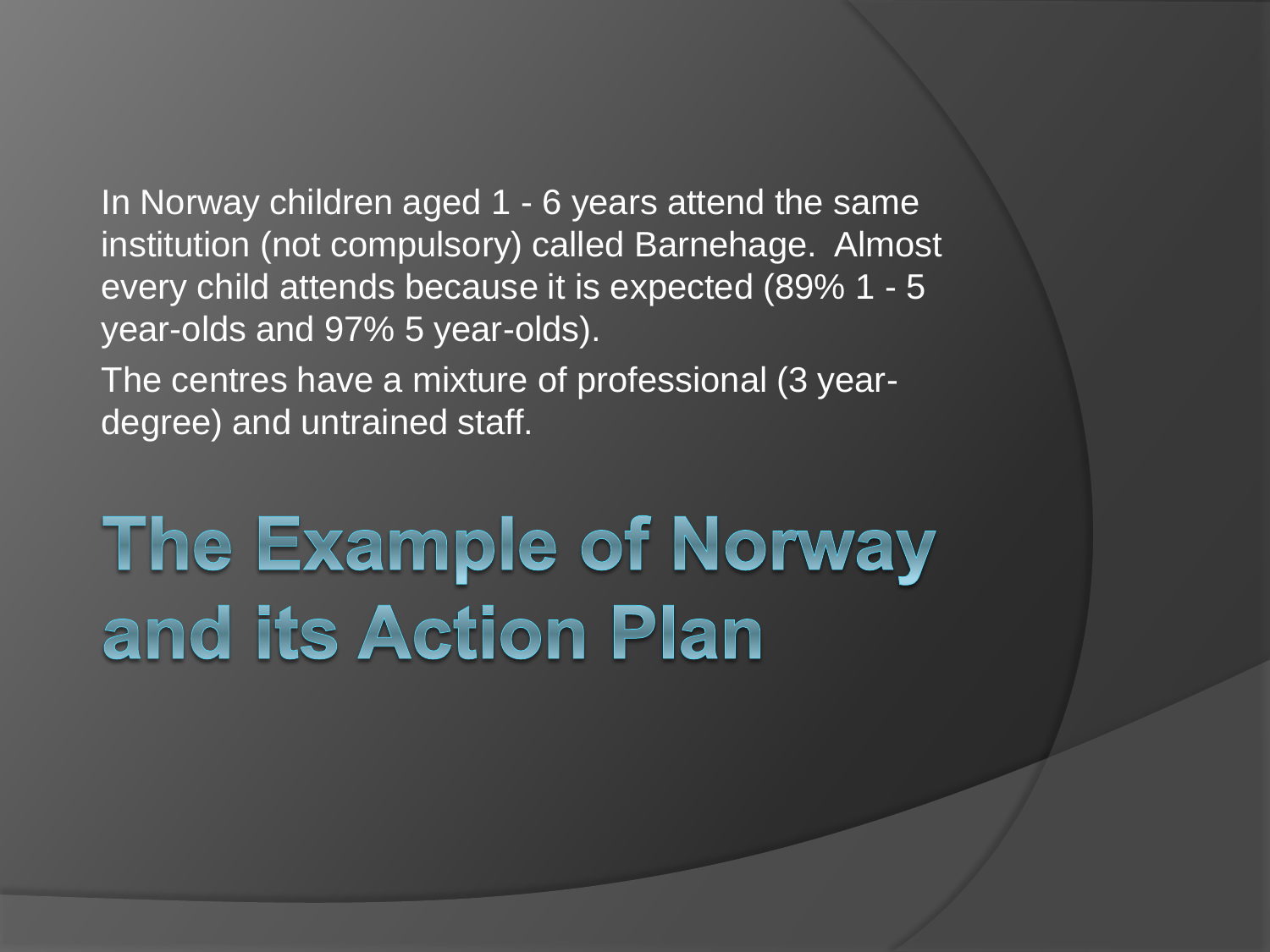In 2011 8.3% of staff were men working daily with children.

How has Norway achieved this when other countries are struggling to attract men into early childhood education?

Norway's goal now is to increase the share of men working in Barnehages to 20%!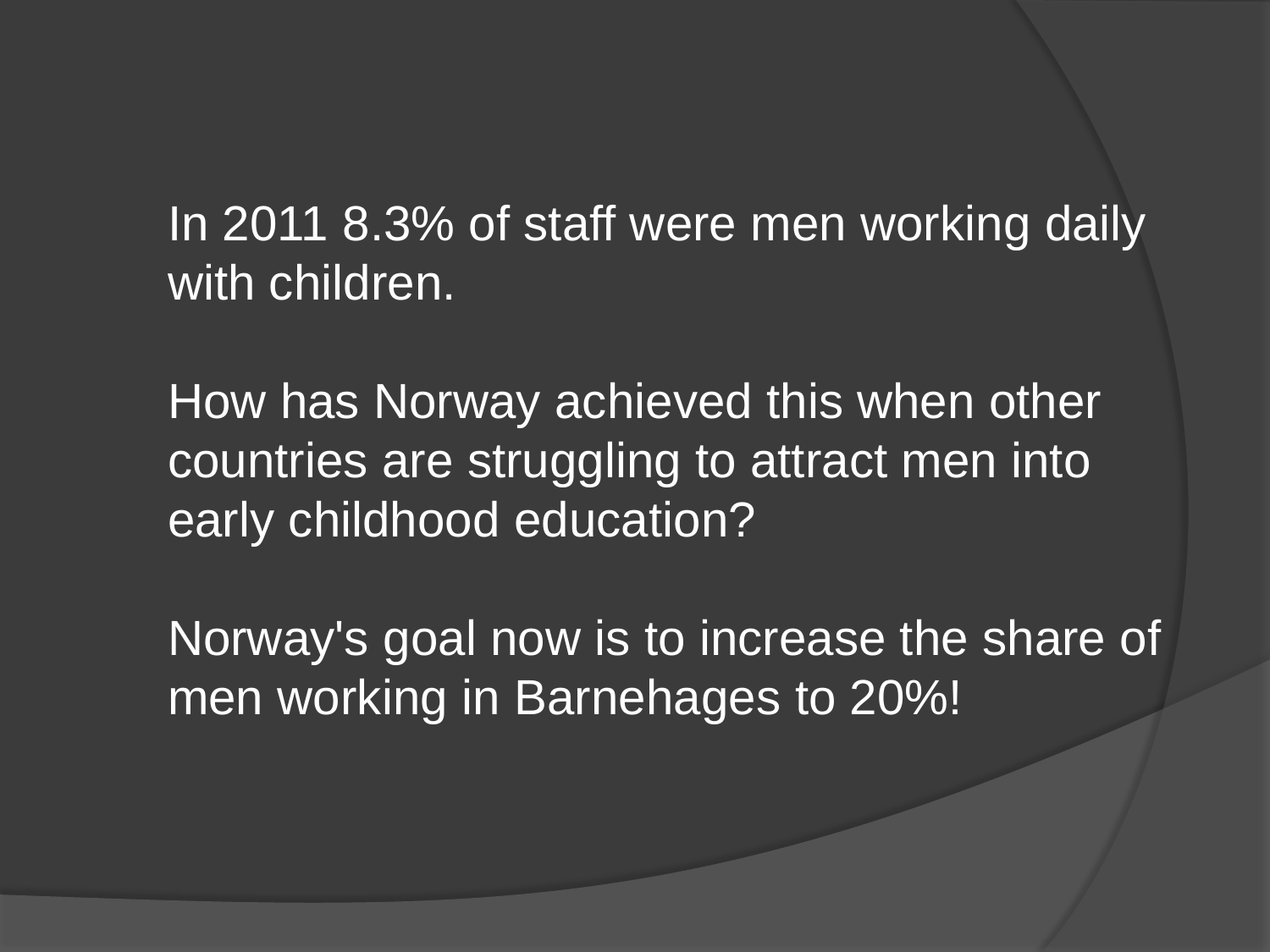In Norway there is a consensus about the importance of men in children's lives. **The goal of gender equality is enshrined in laws, regulations, and curricula.**

- The arguments are often that early education is an important contributor to the goal of an egalitarian society.
- Politicians view gender equality as a means to providing more people in the labour force.
- Through full early education participation there is opportunity for both mums and dads to join the workforce and contribute to the country's economic wellbeing.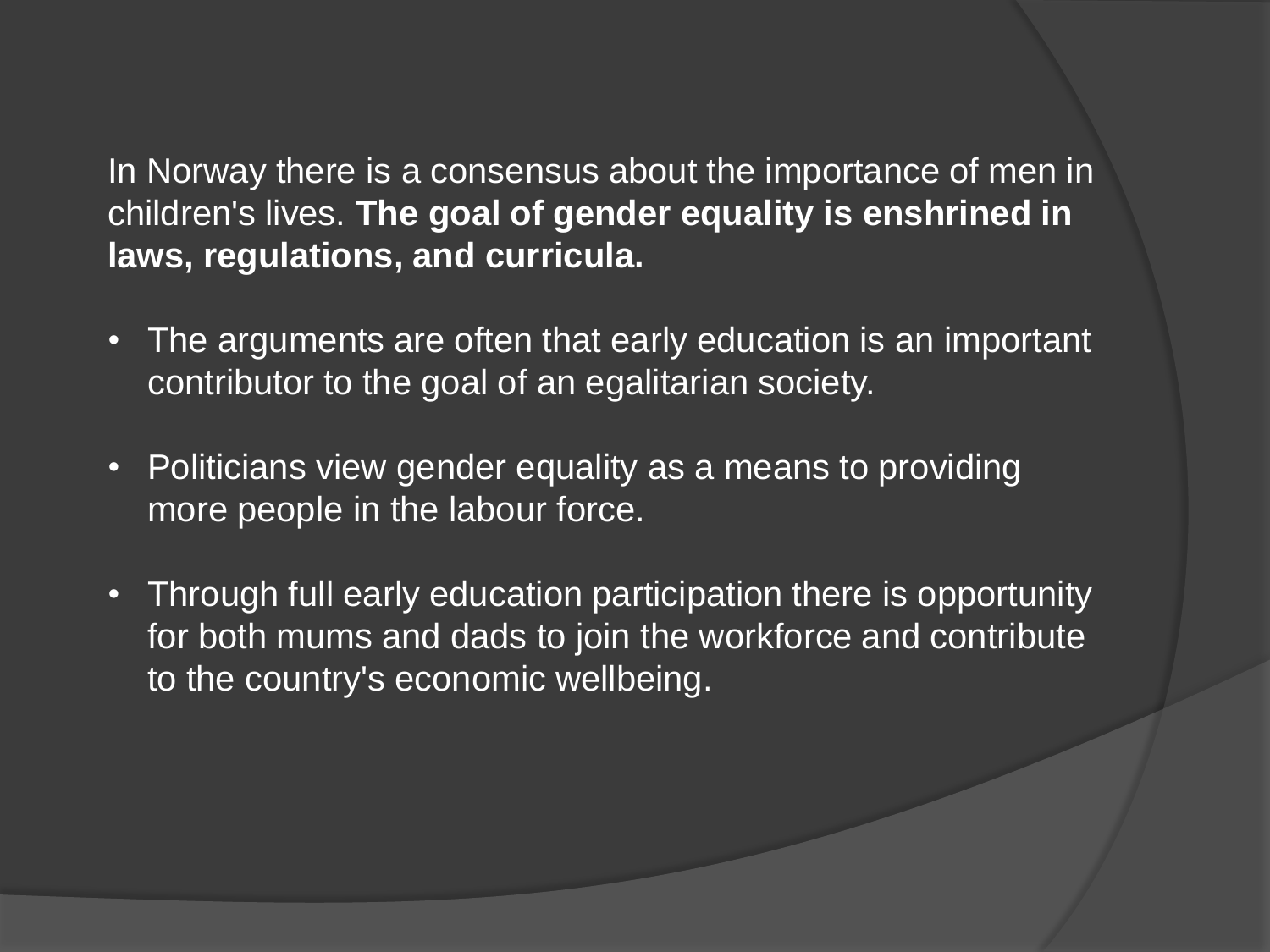Moderate gender quotas and positive affirmative action helps.

Positive action is to treat the sexes differently in order to promote gender equality between men and women.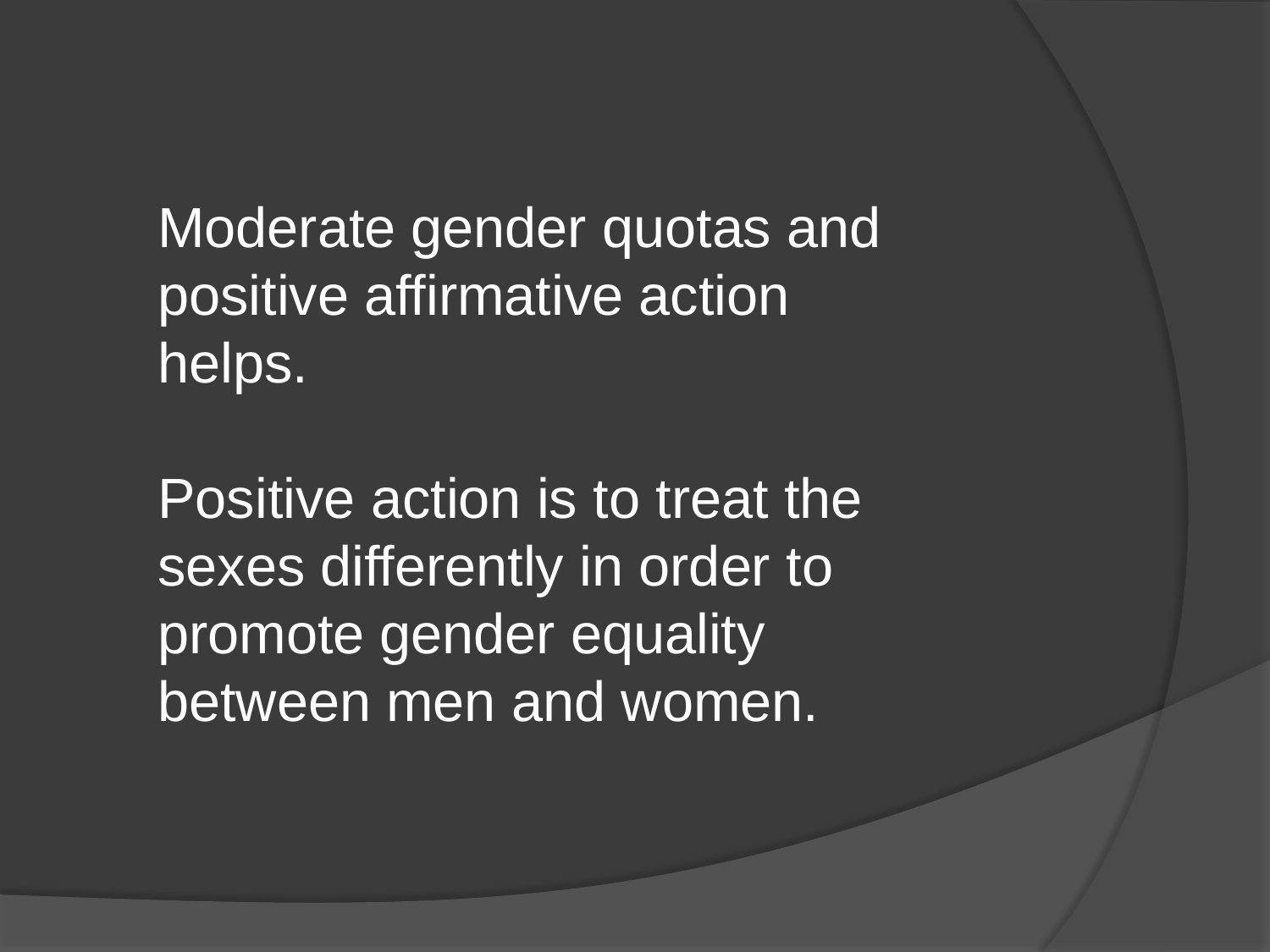A survey by Bredesen, Nordfjell & Askeland (2008) showed that Training Colleges had little focus on the issue and rarely strove to recruit male students.

• *To increase the number of men in centres it is worth thinking about making Colleges/Universities accountable for the number of men recruited.*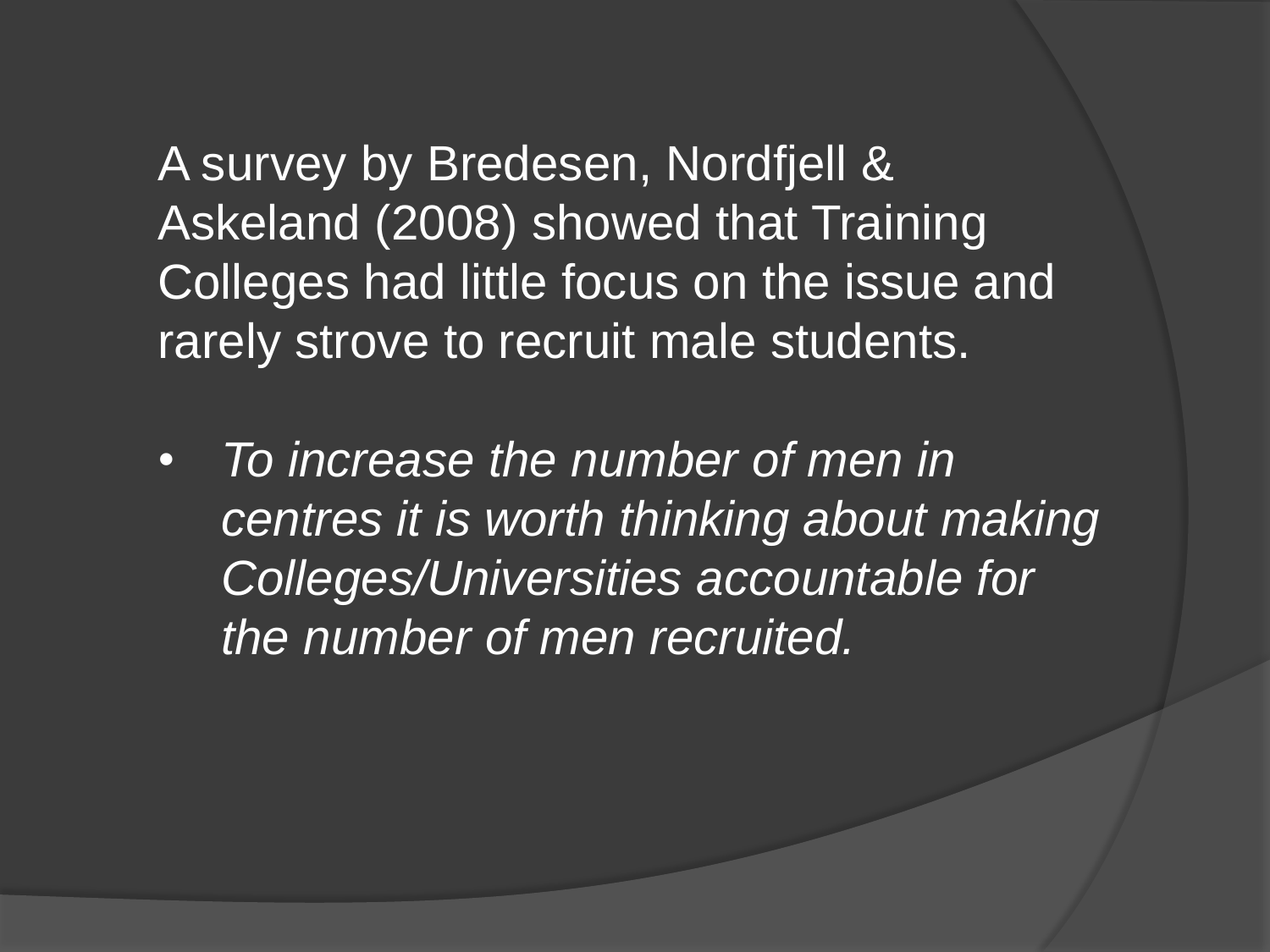## **Government Action Plans** for Gender Equality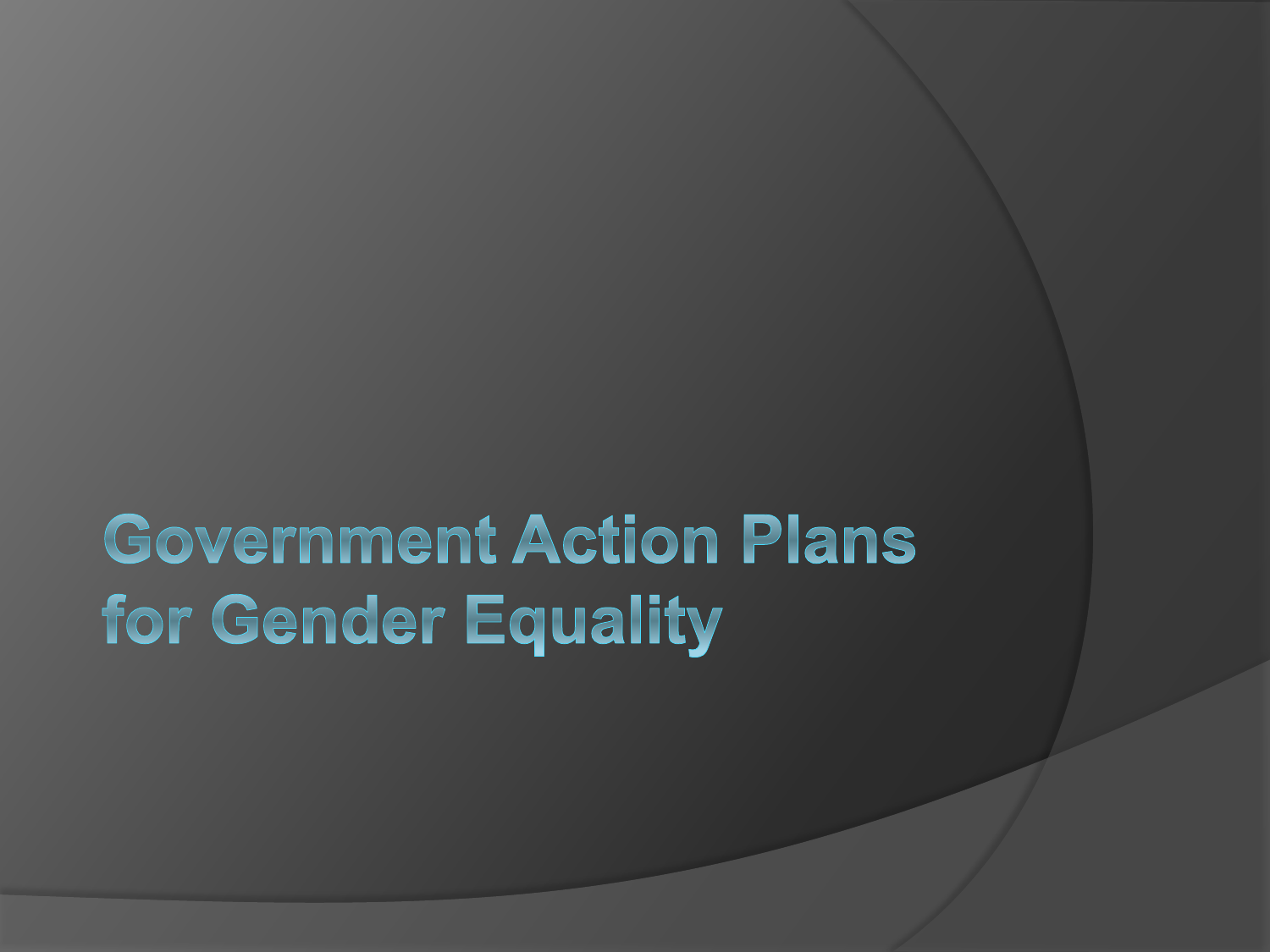#### 2008 - 2010 Plan

- The leaning environment in ECE shall promote equality between boys and girls
- A better gender balance among members of staff in ECE centres and in teacher education

#### Several actions resulted

- Several networks for men (Men in Barnehage) were established. It was seen to be important for men to recruit men. The best promoters are men themselves
- Demonstration centres helped to guide and inform other centres on recruiting and importantly keeping men in the centre for a longer period of time.
- Recruitment teams did out-reach recruitment work and marketed ECE as workplaces for men e.g. at school principals meetings and educational fairs, and other places where young men meet.
- National meetings and conferences were organised
- A website for men in Barnehages was established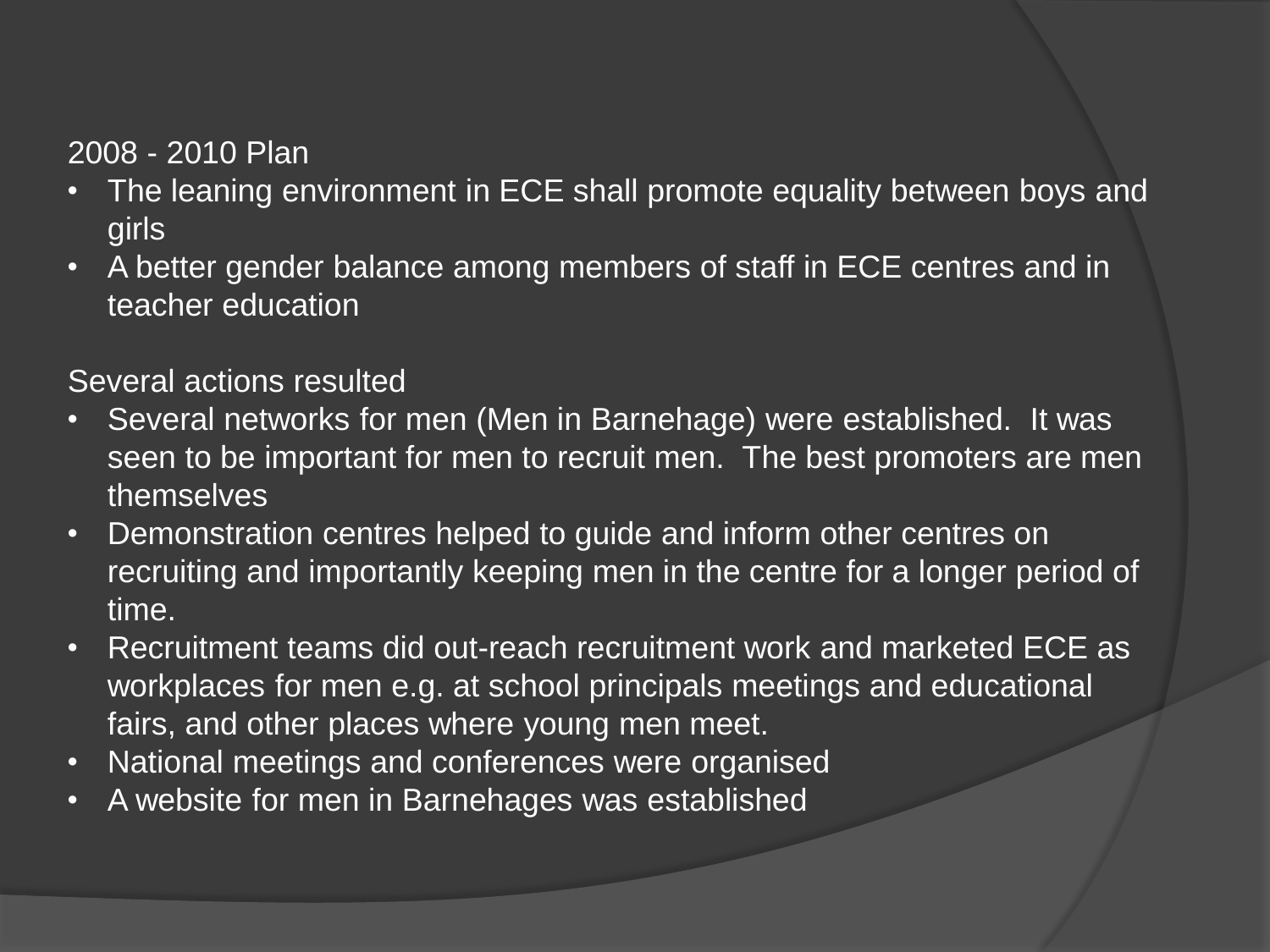Equality 2014 Action Plan

This Action Plan is inter-sectoral and describes the government goals and initiatives for gender equality.

Goal 1 - To increase awareness of gender equality in ECE

(a) promote gender equality and combat all forms of discrimination

(b) increase the share of men working in ECE to 20%

(c) strive for a better gender balance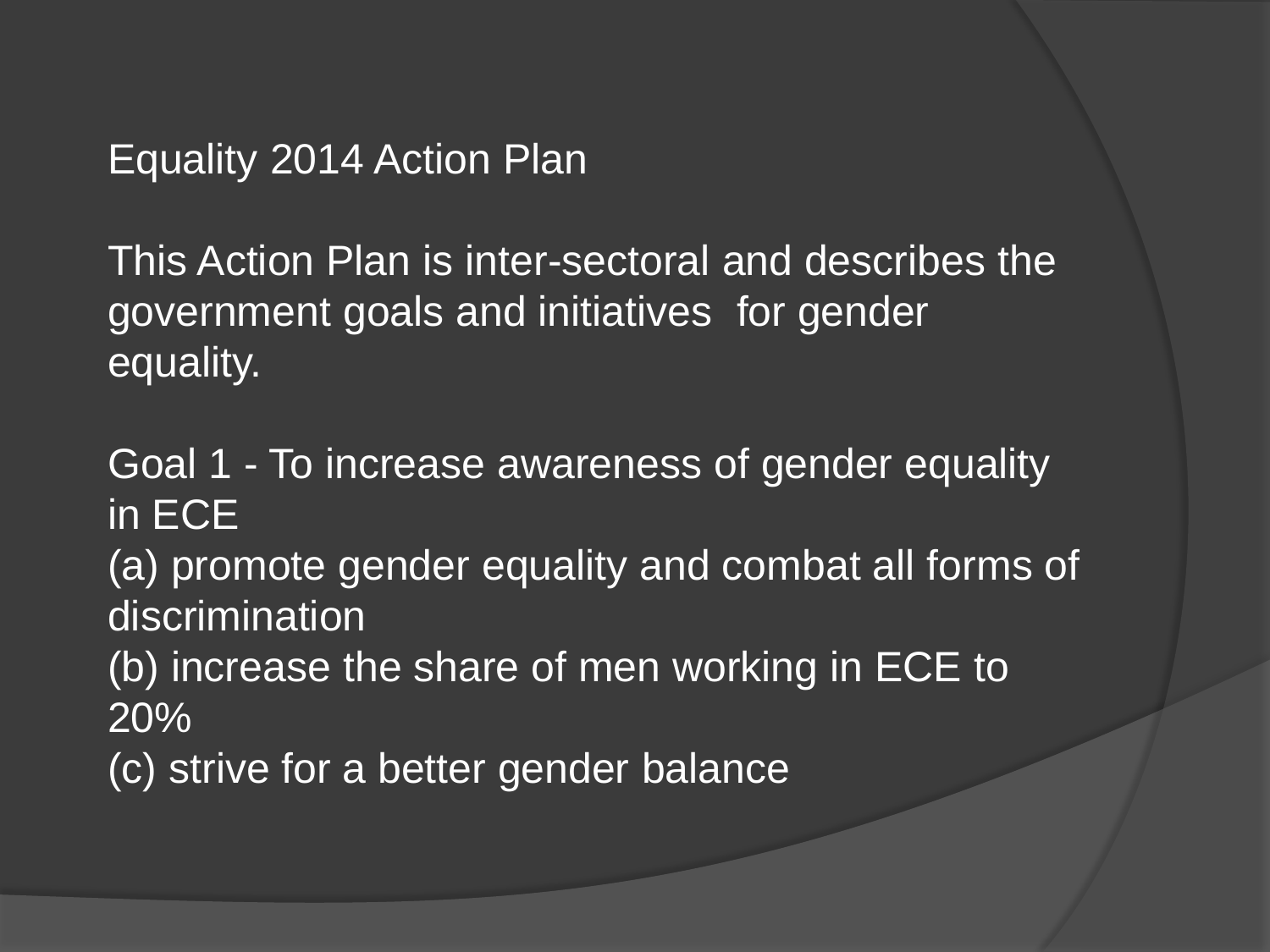German Federal Ministry of Family Affairs, Senior Citizens, Women and Youth funded the initiative 'men in early childhood education and care'.

Thirty million Euros of this 1.7 million Euros was available over 3 years for Hamburg alone.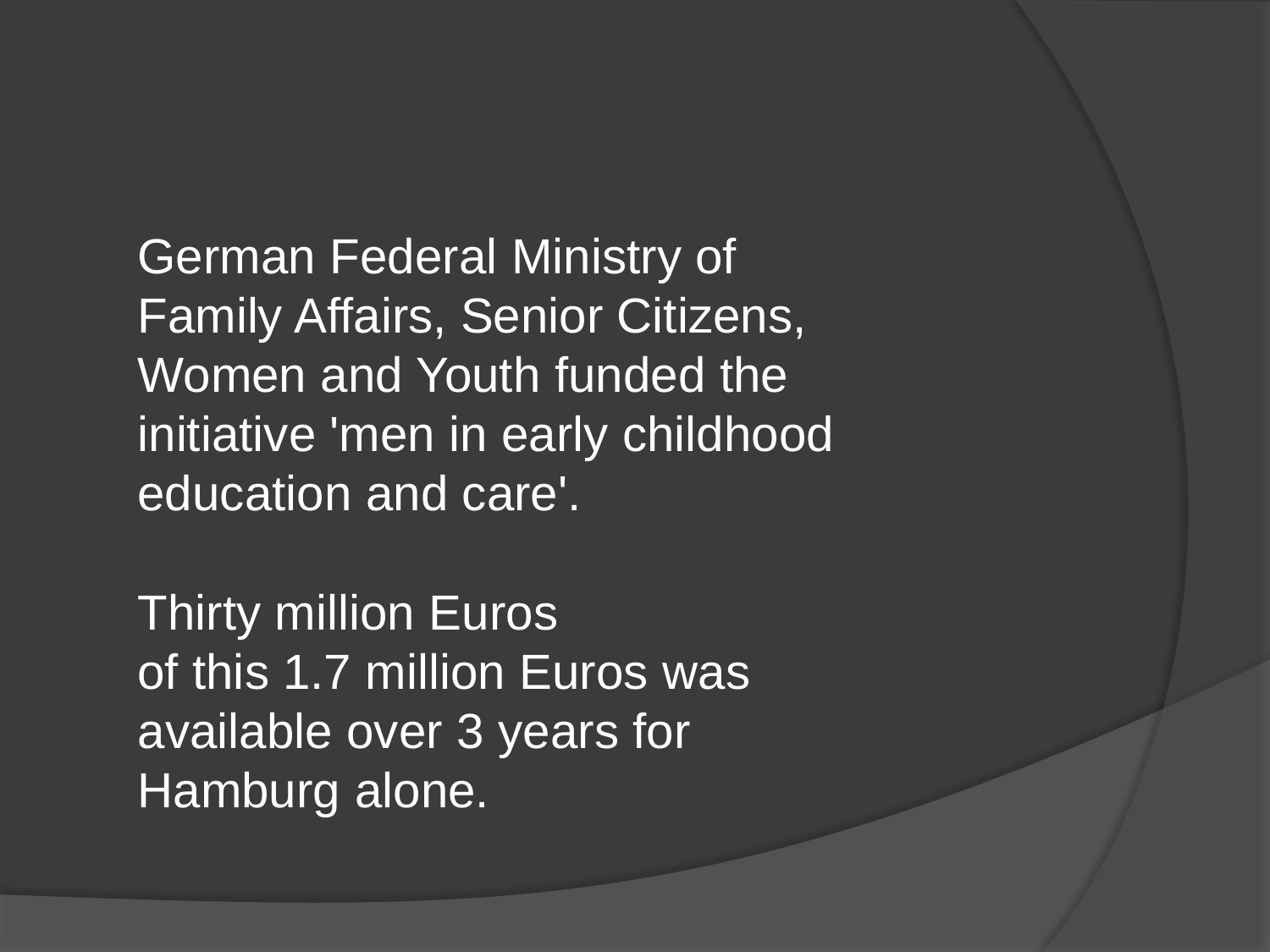### **Activities**

- Fielding calls and providing counselling from those interested in training to be an early childhood educator or employing a male educator.
- Annual conference with lectures and workshops for men and women on men in early childhood education.
- Professional development courses for centres
- Initiating and managing five work groups focused on vocational orientation, qualification, early childhood centre management, abuse of power and men in early childhood education.
- Running a publicity campaign.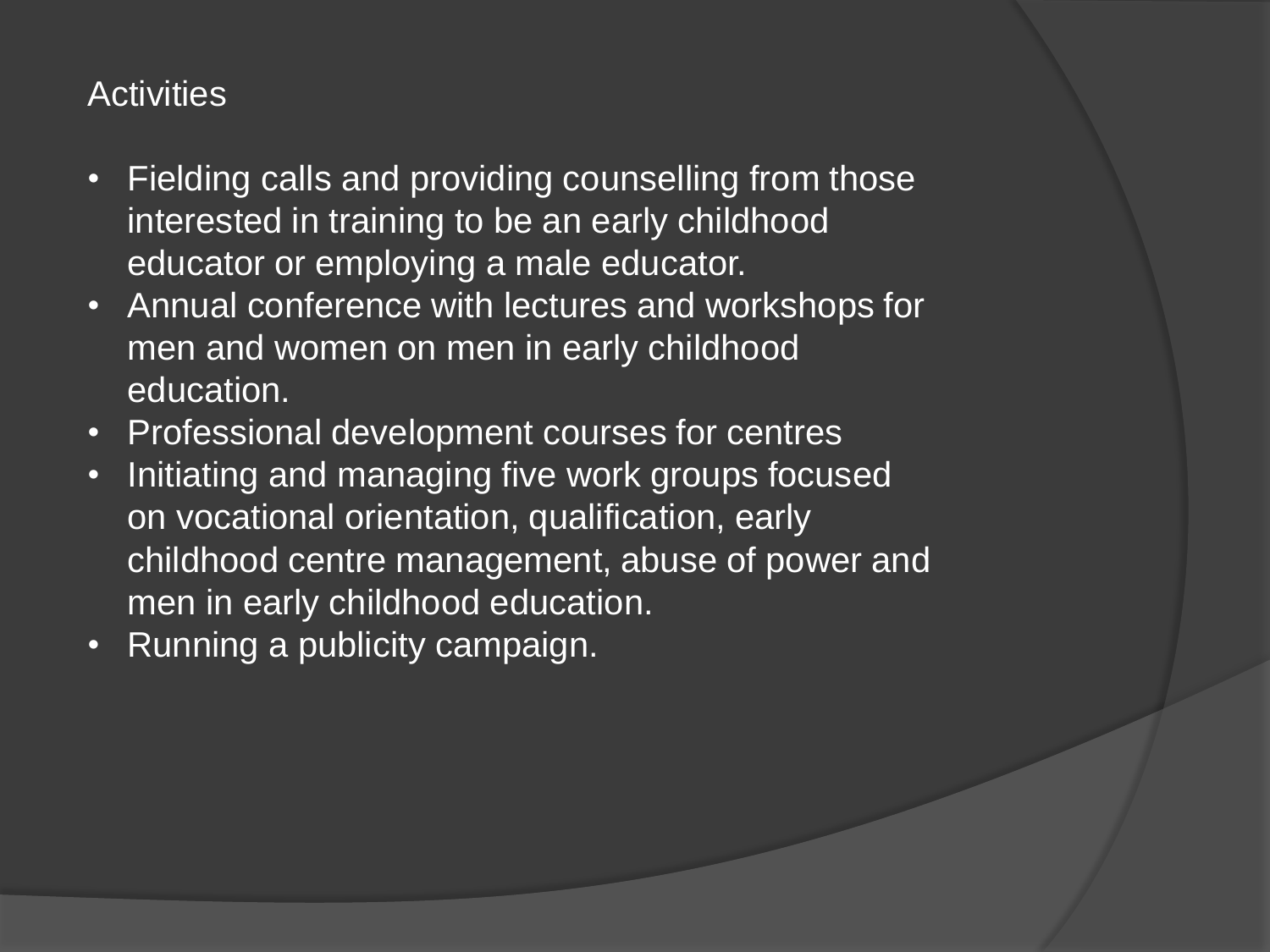In just under two years, the Hamburg More Men in Kitas Project had:

- 20,000 viewers of its YouTube channel,
- more than 100 press/newspaper articles about the project,
- increased to 13% the proportion of men in the centres in the project, and
- seen the number of men enrolled in training increase to 18%.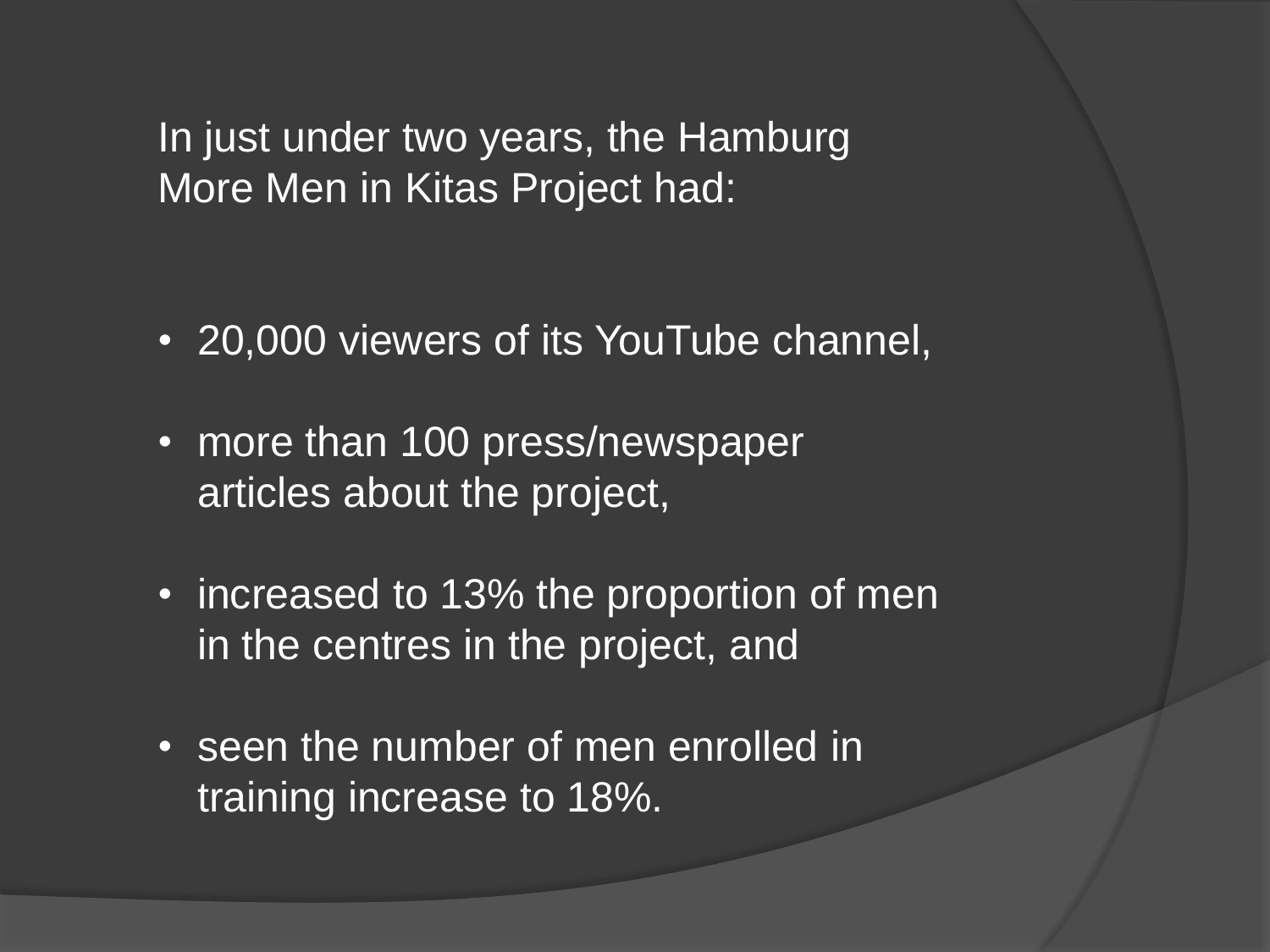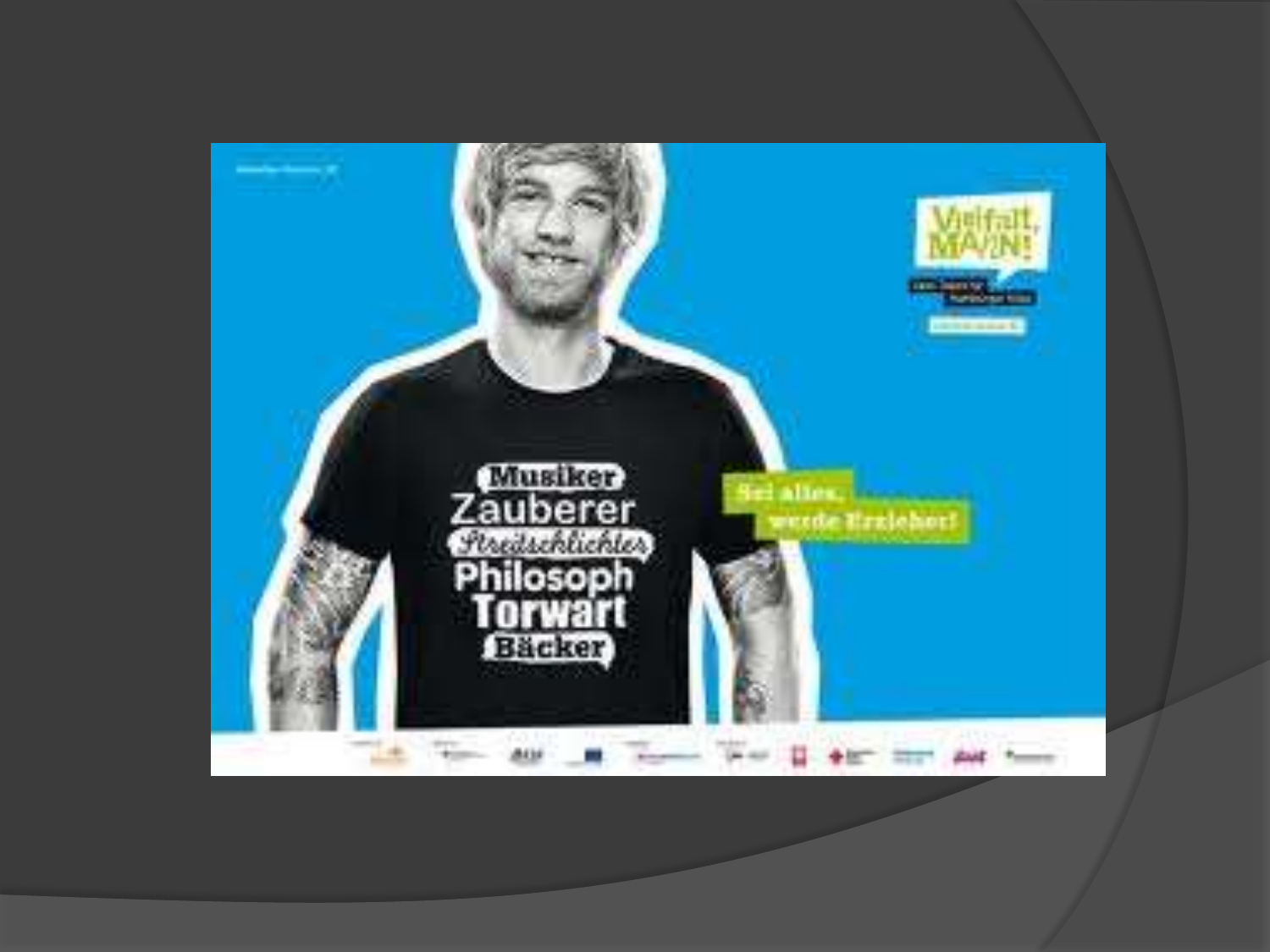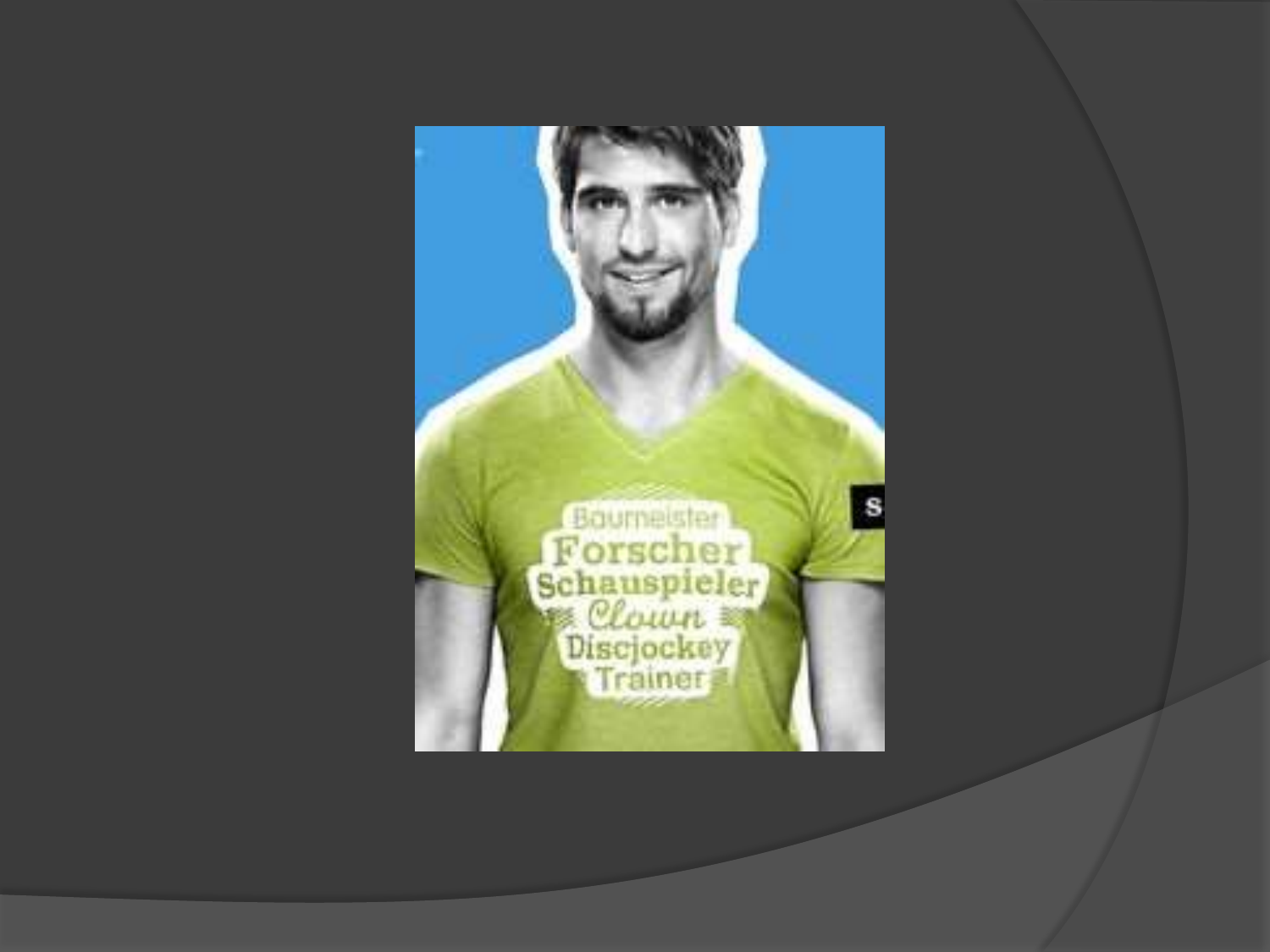# GO ON. YOU KNOW YOU WANT TO

You don't have to be in your second childhood to work in childcare, but have you thought about working with children of all ages?

To help you, Young in Herts are running free taster courses to enable men of all ages to explore the opportunities in this rewarding field. So go ahead, - be a kid again.

For course details call Amanda at